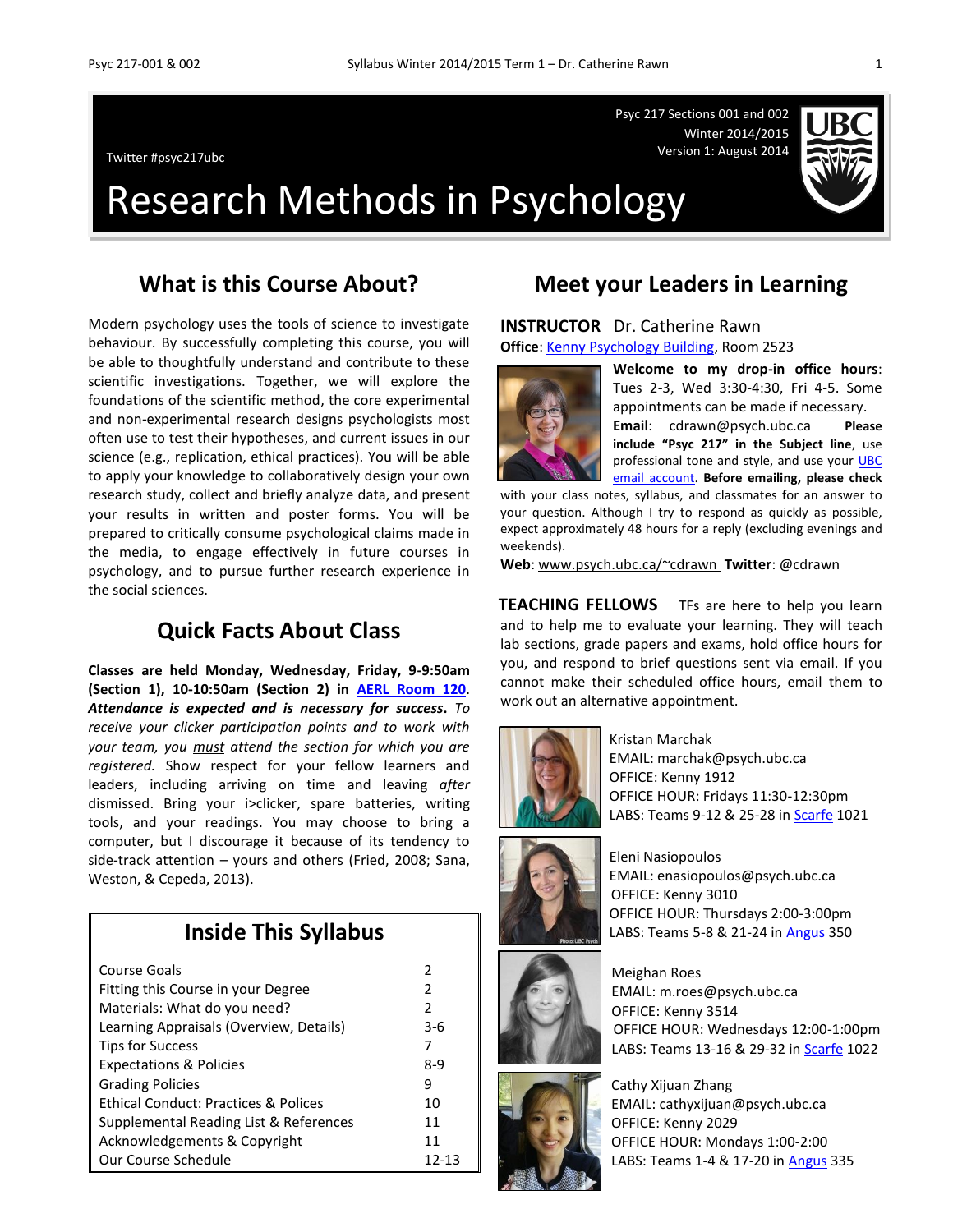### **Course Goals**

I designed this course carefully, with specific goals in mind. Together, these goals reflect 10 of the 19 guidelines put forth by the American Psychological Association as key for the undergraduate psychology major (American Psychological Association, 2013). *If you are willing and able to meet the requirements, by the end of this course, you will be able to...*

- 1. describe basic characteristics of the science of psychology.
- 2. explain, compare, and contrast various research methods used by psychologists, including their key characteristics, strengths and limitations.
- 3. design and conduct a basic study to address a psychological question using appropriate research methods and creative operational definitions.
- 4. evaluate conclusions drawn by yourself and others from various research designs.
- 5. know and follow ethical guidelines in all aspects of scholarly work (e.g., literature search, research design, data collection, analysis, interpretation, reporting).
- 6. use critical thinking effectively (e.g., evaluate the quality of information from various sources; challenge claims that arise from untested assumptions).
- 7. begin to exhibit quantitative statistical literacy.
- 8. demonstrate effective technological, written communication, and oral communication skills in various formats and for various scholarly purposes.
- 9. exhibit the ability to collaborate effectively, including working within a team to complete projects in a reasonable time frame, and managing conflicts appropriately.
- 10. reflect on your research-related experiences and find meaning in them.

### **Fitting this Course in Your Degree**

Our course concepts provide a strong foundation for *all* subsequent coursework and research assistantships in Psychology, other behavioural sciences (e.g., marketing, economics, sociology), and for being an informed citizen. Moreover, there is lots of support available to you while taking this course (teammates, TFs, instructor).

**Pre/Co-Requisites** *To take this course, you must have taken (or currently be taking):* Either (a) PSYC 100 or (b) all of PSYC 101 and PSYC 102. *This course is a Prerequisite for:*  Psyc 218 and 359 (Statistics), Psyc 349/449 (Honours), and some other courses.

**Considering Withdrawing?** If you wish to withdraw without any record of this course on your transcript, you must do so before **September 16, 2014**. The latest withdrawal date is **October 10, 2014**, which leaves a standing of "W" on your transcript. A portion of this course is devoted to teamwork. Your team depends on you! If you are considering withdrawing after the second week of classes please see me, your instructor, to discuss options.

### **Materials: What Do You Need?**

- 1. **Cozby, P. C., & Rawn, C. D. (2012).** *Methods in Behavioural Research* **(Canadian Ed.). Toronto, ON: McGraw-Hill Ryerson.**
	- Focuses on details of how to conduct research. Available new, used, or electronic (\$77.97 for 180 day rental on CourseSmart). Avoid earlier editions as there are substantial changes.
	- Yes, I am the second author. I am donating all royalties from UBC sales to UBC scholarships.
	- An OPTIONAL Online Learning Centre to accompany the textbook is available [here](http://highered.mheducation.com/sites/0071056734/student_view0/index.html) with practice quizzes and other resources.
- 2. **Cuttler, C. (2010). Research Methods in Psychology. Dubuque, IA: Kendall Hunt.**
	- This lab guide will help you and your teammates create a successful research project.
- 3. **Required Supplemental Readings.**
	- See page 11 for the article list. All are available as links on our Connect website.
- 4. **Stanovich, K. E. (2013).** *How to Think Straight about Psychology* **(10th ed.). Boston, MA: Pearson.**
	- 3 chapters from this text are required; others are optional (see Our Course Schedule). The full text can be purchased from the bookstore, or rented from CourseSmart (\$25.99 for a 180 day rental). The  $9^{th}$  edition is acceptable to use.
- 5. **i>clicker Student Response System available new and used from the bookstore.**





• Bring this tool to help you learn in every class. Register your i>clicker on Connect to receive your points.

 To use your web-enabled device instead, sign up at [www.iclickergo.com](http://www.iclickergo.com/) (more info at [http://wiki.ubc.ca/Documentation:Clickers/GO\)](http://wiki.ubc.ca/Documentation:Clickers/GO). *Note: This option is new. If it works (or doesn't) please share that info with us.* 

*Financial Hardship*: If you are experiencing serious financial hardship and are unable to purchase some or all of the required materials, please see Dr. Rawn as soon as possible. There are (limited) opportunities available for loans. The texts are also on reserve at Koerner library.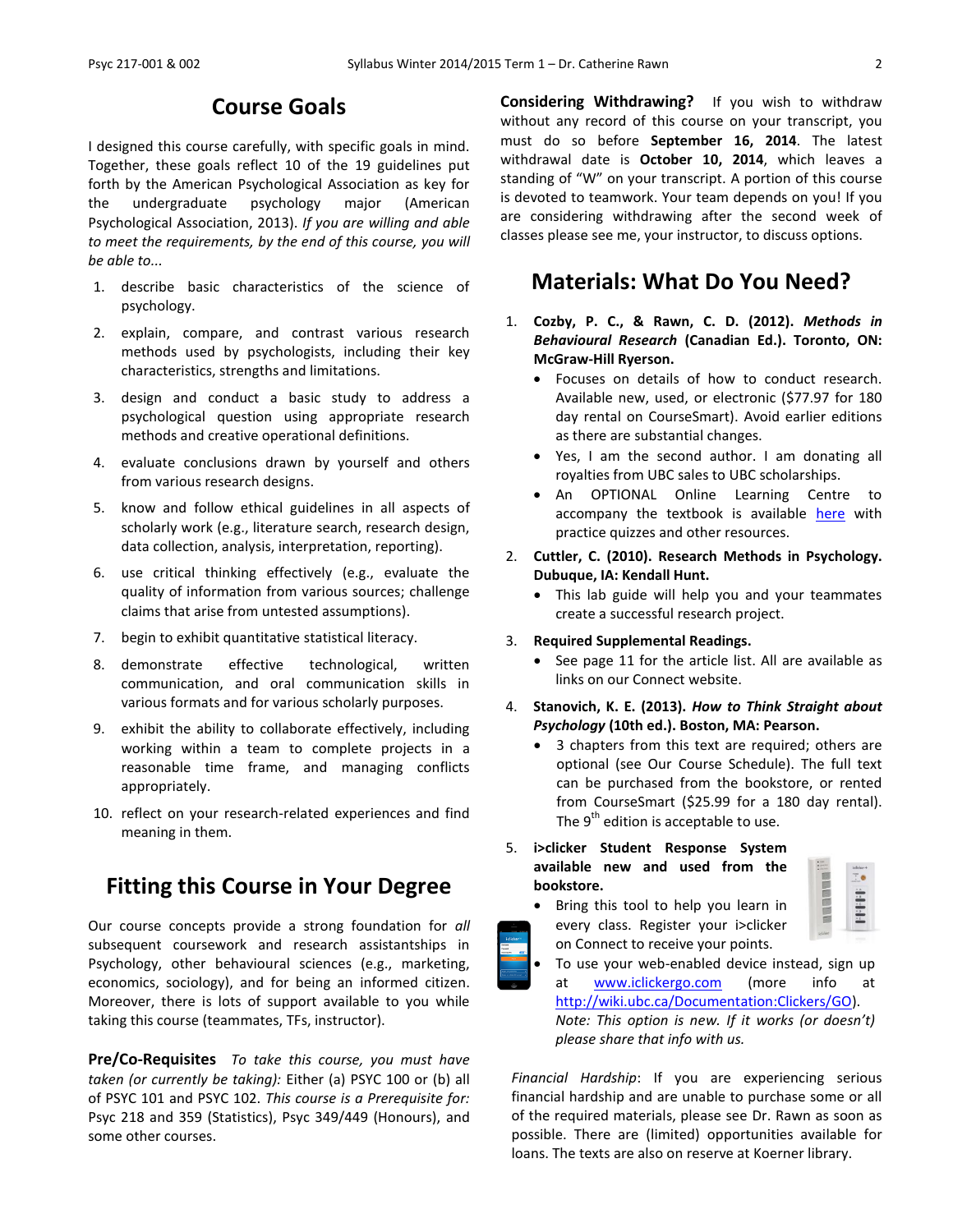### **Learning Appraisals (Overview)**

The distribution of assessments in this course is 54% for exams, 39% for written and verbal communication related to the research process, and 7% for active participation in the research & learning process. Everyone will practice a variety of skills that will benefit them in future classes, in the workplace, and in their personal lives. These include: professional writing, public speaking, collaboration with others, and synthesis of a range of material (see Course Goals, especially 8 and 9). The more you participate, the more you will get out of this course. *Please find details of each Learning Appraisal below, in the order they are listed in the following table.*

| <b>Learning Appraisal</b>                  | <b>Points</b> | Due Date(s)                                            |
|--------------------------------------------|---------------|--------------------------------------------------------|
| 3 Two-Stage Quizzes worth 8% each          | 24%           | Wednesday September 24, Friday October 17,             |
| (weighted 90% individual, 10% team)        |               | <b>Wednesday November 5</b>                            |
| Two-Stage Final exam                       | 30%           | Date set by registrar (Exam period: Dec 2-17)          |
| (weighted 90% individual, 10% team)        |               |                                                        |
| <b>Communicating Psychology Assignment</b> | 4%            | Recommended: October 8                                 |
|                                            |               | Final deadline: scheduled start time for final exam or |
|                                            |               | Friday December 5 (whichever is first)                 |
| Research Experience Component (REC)        | 5%            | All components must be completed by the last day       |
|                                            |               | of classes (November 28)                               |
| Participation                              | 2%            | i>clicker continuous, peer evaluations                 |
| <b>Collaborative Research Project</b>      | 35%           |                                                        |
| Team Oral Presentation (-3% if             |               | Friday October 10 (Lab 2)                              |
| incomplete)                                |               |                                                        |
| Individual APA-style Report (25%)          |               | Monday November 24, start of class                     |
| Team Poster Presentation (10%)             |               | Friday November 28, 5-6:30pm, East Atrium, LSI         |
| Total                                      | 100%          |                                                        |

### **Learning Appraisals (Details)**

#### **Two-Stage Quizzes (3 x 8%) & Final Exam (30%)**

All quizzes and the final exam will require thorough understanding of course material, including the **ability to apply and integrate concepts across units.** Questions may include a **mix of multiple choice, true/false, fill-in-theblanks, and short written answer questions**.

There will be three non-cumulative, two-stage quizzes in class. Each quiz will be out of approximately 25 points.

The two-stage final exam will be scheduled by the registrar during the official exam period; do not book any trips for these dates. If you have 3 or more exams scheduled to *start and finish* within a 24 hour period you may request to write the second exam on a different day. You must give the instructor of the second exam one month notice.

**Although the material covered after the third quiz will be featured prominently, the final exam is cumulative.** Research shows greater long term retention with multiple testing opportunities (Roediger & Karpicke, 2006). Because this material is important for success in future courses, a cumulative final is most appropriate. More details will be provided on the last day of class.

#### Details about Two-Stage Test Format

*What is a 2-Stage exam?* In class, take the test on your own, then immediately get into your team and retake it together so you have the chance to discuss and debate answers. Sit near your team. Individual tests will count for 90% of your test score, and team tests will count for 10%. In the rare case where an individual score is higher than that person's team score, the individual score will count for the full 100%.

*Why a 2-Stage exam?* Data shows it helps students learn and engage in courses (Gilley & Clarkston, 2014). It provides you with immediate feedback while you still remember the test questions. See my blog post for more references and a lengthier rationale: [http://ow.ly/ztdv6.](http://ow.ly/ztdv6)

#### **Ψ**

#### **Communicating Psychology Assignment – 4%**

This brief assignment offers you experience finding an empirical journal article using the university's library system, identifying the major features of a study design, and communicating the most important findings in a compelling way. These skills provide the foundation for communicating about psychological research, and are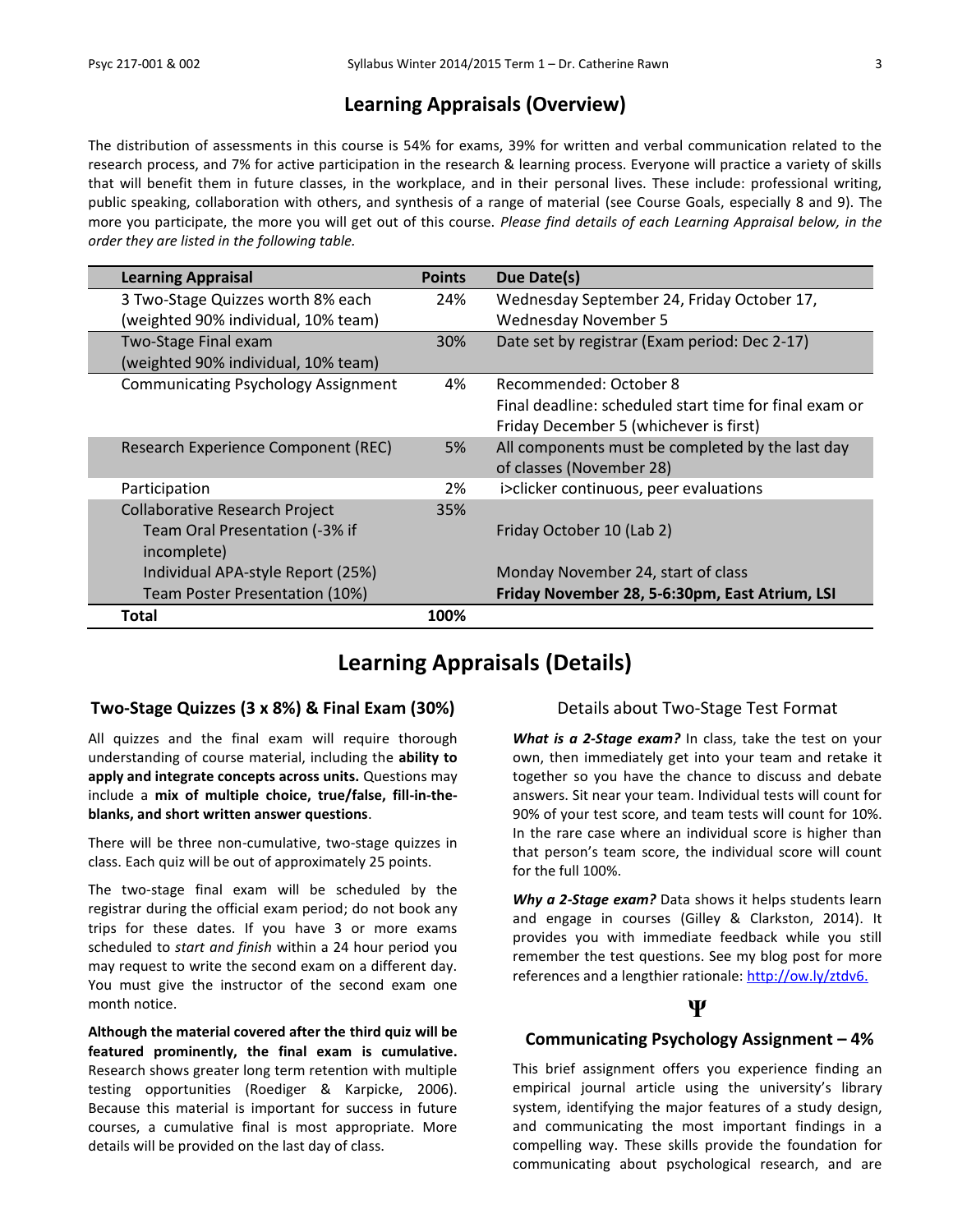relevant wherever you take your psychology degree. Your assignment should be no longer than 2 pages, and answer only the questions provided in the handout on *Connect*. To accommodate your schedule, the assignment due date is flexible. I recommend you complete it by the recommended deadline. The absolute final deadline is the scheduled start time of the final exam – *or the first Friday of the exam period, whichever is sooner.* No exceptions will be made to the final deadline.

### **Ψ**

#### **Research Experience Component (REC) – 5%**

The REC is worth 5% of every Psyc 217 student's course grade: **1 hour of participation or 1 article summary = 1% x 4, plus 1% for completing the online Tri-Council Policy Statement (TCPS) tutorial** (details given in Lab 1). The REC is designed to help you learn more about psychology and how research is conducted, and to provide you with firsthand experience with psychological research. This experience may make understanding research easier (Ceynar Rosell et al., 2006) and may help you decide whether research is a reasonable career option for you.

One way to meet the REC requirement is to spend **four hours participating in psychology studies** through the Department of Psychology's Human Subject Pool (HSP) system. You can locate and sign up for studies by going to [https://hsp.psych.ubc.ca](https://hsp.psych.ubc.ca/). If you don't already have a user account you will first need to request an HSP user account on that webpage. Once you have an account and have logged into it, you will be able to browse through all of the studies in which you can participate, sign up for studies and confirm your accumulated credits. The subject pool typically closes on the last day of class; I strongly urge you to participate *before* the last week to ensure appointments are available. Further instructions on how to use the HSP online system can be found at <http://psych.ubc.ca/internal/human-subject-pool/> in the document entitled *Subject Pool Information for Participants*.

**As an alternative to participating in subject pool studies, you may choose to fulfill the REC by completing four library writing projects**, for which you read and summarize a research article. Each article summary counts as one hour of research participation. You must select a research article (not a letter to the editor, commentary, or review paper) published since the year 2000 in the journal *Psychological Science*. Each summary should be about 500 of your own words and should summarize the purpose, method and results of the study. *NOTE: THE ARTICLE YOU CHOOSE FOR THE COMMUNICATING PSYCHOLOGY ASSIGNMENT CANNOT COUNT TOWARD THIS CREDIT. WE WILL BE CROSS-CHECKING THE ARTICLES.* If you choose this library option, you must consult the document entitled *Subject Pool*  *Information for Participants* located at <http://psych.ubc.ca/internal/human-subject-pool/> for details of the submission process.

#### **Ψ**

#### **Participation and Teammate Feedback – 2%**

This course is designed to be experiential  $-$  involving group discussion, interactive activities including i>clicker questions, and class projects. Thus, the success of the class for everyone, including your own comprehension of the material, depends upon your active participation (Michael, 2006). Because of the size of our class, it is challenging to measure individual participation on an ongoing basis. Therefore, your class contribution will be graded on (1) responses to i>clicker questions, and (2) participation in peer evaluation of your teammates.

**2% FROM I>CLICKER QUESTIONS**: In each class period, earn a maximum of two marks by answering at least 75% of the i>clicker questions (1 mark), and answering any one of those correctly (1 mark). To earn the full 2% toward your course grade, earn full marks for at least 90% of the classes during the term.

**-1%** *deduction for failing to complete either of two* **PEER EVALUATIONS:** Constructive feedback is part of any successful team project. You have the opportunity to evaluate and offer constructive feedback to your research project teammates – and to receive the same from them. By taking a few minutes to complete the peer- and selfevaluations, you will promote effective teamwork while avoiding the penalty. Evaluations will be conducted twice: first, after Lab 2 (by Wednesday October 15) for *formative* purposes. That is, it is a chance for you to indicate what your teammates should keep doing well and what they need to work on. Occasionally, peer evaluations indicate a serious problem with a team member. *If such an issue arises, your team will be asked to meet with your instructor. If evidence indicates a team member is not contributing to the project, that person may not have access to the data from Lab 3, and that person's final report will consequently suffer.* The second, *summative* evaluation will occur at the end of the term, and may count toward your teammates' final team poster grade.

The software program we will use to conduct these evaluations is called iPeer, and has been used extensively at UBC, particularly in Commerce and Applied Science.

- (1) Log in to connect.ubc.ca using your CWL.
- (2) Click on the link to iPeer.
- (3) Complete the peer evaluation for each of your teammates and yourself.

Be honest and constructive in your evaluations. Keep in mind that your teammates will receive the feedback, but will not know which teammate said what.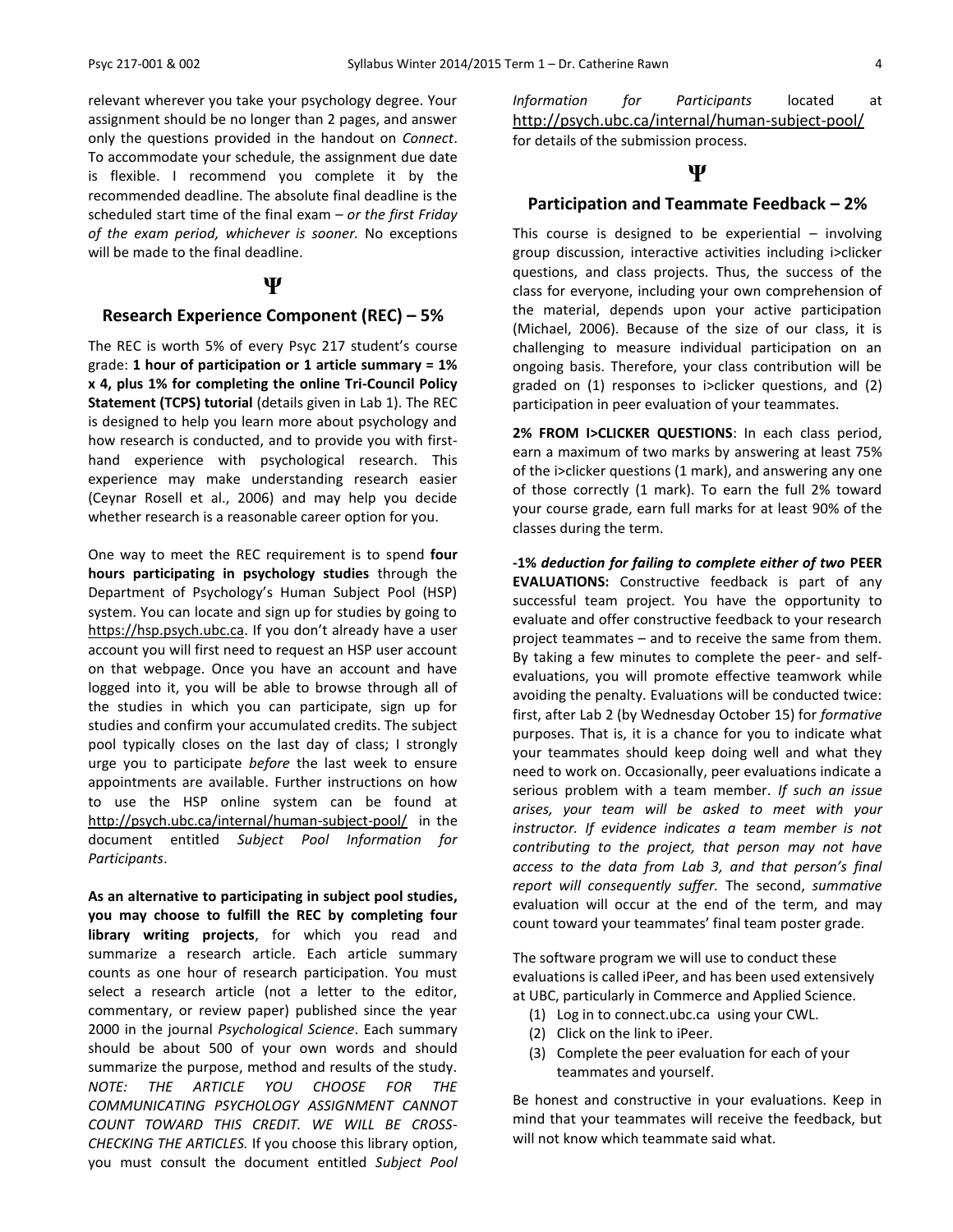#### **Ψ**

### **Collaborative Research Project – 25% Individual, 10% Team**

The purpose of this project is to give you—and everyone who takes Psyc 217—an opportunity to apply what you are learning in class to a real research project. You will work in a team to generate and test a hypothesis about human behaviour*,* and you will report these results in professional written and poster formats. This project has been designed to incorporate as many elements as possible of the process in which psychological scientists engage to gain insight into human behaviour. You will receive guidance from your Teaching Fellow at each stage of the process. Lab Meetings will take place during class time, but in a smaller room, on **Fridays September 26, October 10, October 31, November 7, and November 14**. *Attendance at all Lab Meetings and the Poster Session (November 28, 5-6:30pm) is required. The first three lab meetings involve crucial teamwork and are therefore mandatory. You will lose 20% of your lab grade (i.e., 7% of your course grade) for each of these meetings that you miss (e.g., if you miss 2 of those first 3 meetings, you will lose 14% of your course grade, simply for not showing up to contribute to your team).* See the "Expectations" section for the procedure if you absolutely must miss one of these events.

#### **On Teamwork**

The vast majority of research conducted in psychology is collaborative (Kliegl & Bates, 2011; Madigan, Johnson, & Linton, 1995). Reflecting this trend, you will work closely in teams of 5-6 on this project. Teams will be assigned immediately after the drop period in a way that promotes diversity and resources (Brickell, Porter, Reynolds, & Cosgrove, 1994). I encourage you to **work together in the spirit of collaboration**. I also know that **team work can sometimes be challenging.** To help you achieve excellence in your projects, each team will have a **private discussion thread on Connect** to collaborate with each other throughout the term. Using this thread provides a permanent record of your team collaborations, and might be helpful if a team dispute arises. You will also provide **feedback to your teammates** about their performance, and receive feedback on your performance (see "Participation" section). You are always welcome to **seek me and our TFs out for help and advice** on your team dynamics. If your team is having great challenges, there is a form on Connect that you can submit a **formal request for mediation**. In the past, such mediation has typically led to positive team progress.

#### **Lab Structure**

**LAB MEETING 1 – RESEARCH DESIGN (FRIDAY SEPTEMBER 26**): You will meet with your team in your lab break-out room to brainstorm a research question and design a brief, simple, minimal risk experiment to address the question (note: the experiment must not require more than 5 minutes of each participant's time). Our Teaching Fellow will be present to assist and guide you. Come to the meeting prepared with some ideas so you can maximize your 50 minutes of time together. You will be able to start posting ideas in advance on Connect as soon as teams are established. *See Cuttler's guide, Chapter 1, for further guidance and tips, as well as Appendix 1 for ideas.*

**LAB MEETING 2 – PROPOSAL PRESENTATION (FRIDAY OCTOBER 10**): Your team will give a 5 minute presentation of your proposed research question and design. During this presentation you should: i) state your research question and why it is interesting, ii) clearly describe the independent variable and how it will be manipulated, iii) clearly describe the dependent variable and how it will be measured, iv) discuss any controls you plan to implement, v) state your hypothesis. Each presentation will be followed by a 5 minute discussion period where your classmates and Teaching Fellow will ask questions and provide suggestions for improving your study design. Failing to present a proposal will result in all team members receiving a 3% deduction. *See Cuttler's guide, Chapter 2, for further guidance and tips.*

#### **LAB MEETING 3 – DATA COLLECTION (FRIDAY OCTOBER**

**31**): You will collect data for your experiment using your classmates as participants. Your team must arrive to this meeting with all of the materials needed to conduct your experiment. This meeting is the primary (and required) opportunity to collect data. *Your team may also opt to collect data (along with other teams across all sections) on Monday Nov 3, 5-6:30 in Swing 222. Collecting data outside these two meeting times and/or with individuals other than your 217 classmates and Teaching Fellows is not covered by our ethics approval certificate (H13-01648) and will result in a major deduction from your lab component grade.* While some team members are collecting data, you may participate in other teams' studies. *See Cuttler's guide, Chapter 3, for further guidance and tips.*

**LAB MEETING 4 – DATA SUMMARY (FRIDAY NOVEMBER 7**): Your TF will help you learn how to meaningfully summarize your data, including calculating descriptive statistics and creating graphs using Microsoft Excel. Come prepared with your raw data and a plan for summarizing it that you can discuss with your TF. *See Cuttler's guide, Chapter 4, for further guidance and tips, and Appendix 2 for examples.*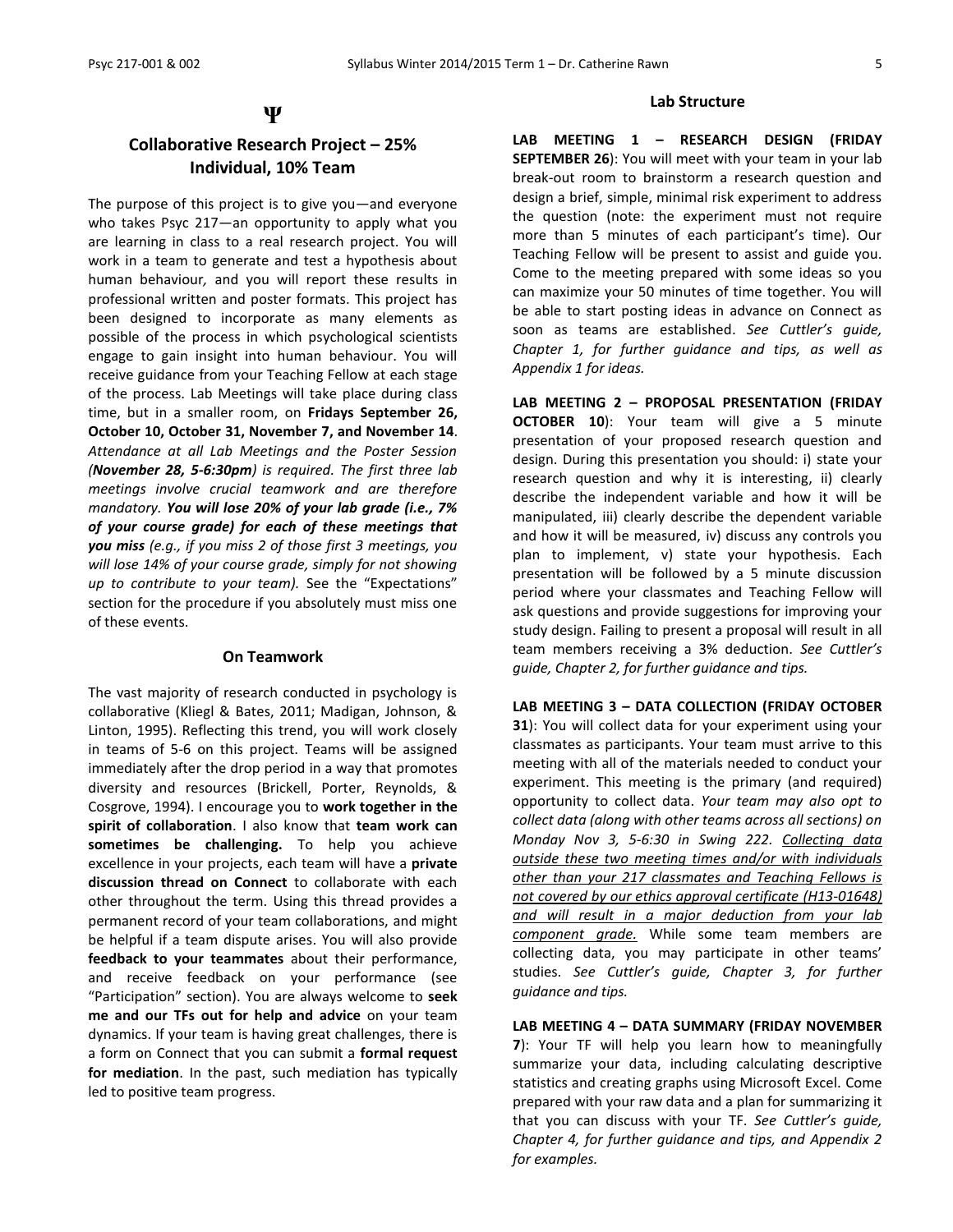**LAB MEETING 5 – WRITING AN APA STYLE RESEARCH REPORT (FRIDAY NOVEMBER 14**): Your TF will help you learn how to write an APA style research report. You may wish to come prepared with a rough draft of your paper as well as specific questions and challenges you are having with its preparation. *See Cuttler's guide, Chapter 5, for further guidance and tips.*

#### **Communicating your Results**

After conducting research and generating conclusions, psychological scientists (like all scholars) need to communicate their methods and findings to the scientific community. For your research projects, we consider our class as well as all sections of Psyc 217 as our common scientific community. You will be asked to communicate your research findings in written form (one APA Style Report per person), and in poster form (one per team) to be presented at the *Annual Psychology 217 Research Methods Poster Session*.

**POSTER SESSION (10%): NOVEMBER 28, 5-6:30PM, EAST ATRIUM OF UBC LIFE SCIENCES INSTITUTE (2350 Health Sciences Mall)** Approximately 600 students, 12 Teaching Fellows, and 6 Instructors from all 7 sections of Psychology 217 will meet to share and learn about everyone's research projects. You will prepare, as a team, a poster that summarizes your research project's hypothesis, method, results, and conclusions. This kind of presentation is common at professional scientific conferences; all of us on the teaching team have presented our research at this kind of poster session. During the poster session, you will be asked to evaluate your peers' posters (from a different section). Your own poster will be evaluated by five peers (the average of these five ratings will equal 3% of your grade), as well as your Teaching Fellow (whose rating will comprise the other 7%). More details about how to prepare for the poster and presentation, as well as how to evaluate others' posters will be provided later in the term. NOTE: TO ACCOMMODATE ALL SECTIONS, THE POSTER SESSION IS IN THE EVENING ON THE LAST FRIDAY OF THE TERM. IT IS A MANDATORY COURSE EVENT; MARK YOUR CALENDAR NOW.

**INDIVIDUAL RESEARCH REPORT (25%): FORMAT, SUBMISSION (MONDAY NOVEMBER 24) AND GRADING**  The most important step in the research communication process for researchers is to clearly document their research and the contribution it makes to understanding human behaviour in a written manuscript. These written manuscripts are then reviewed by their peers, and (hopefully!) published in a journal. This individual report is designed to give you experience with a part of this process.

Reports are to be prepared independently; each team member must prepare a report separately from other team members. Evidence of collaboration or team work in writing the reports will result in major deductions from your lab component grade and in severe cases may result in a grade of zero on the lab component.

*Format:* Your report must be written using APA style and must include the following sections: Abstract, Introduction, Method, Results (including at least one graph or table), Discussion and References (at least 2). See Appendix A of your Cozby and Rawn text, the Publication Manual of the American Psychological Association ( $6<sup>th</sup>$  ed.), and Cuttler's guide (Chapter 5), for guidance in writing APA style reports.

Reports must be between 5 and 7 double spaced 8.5 x 11 inch pages (approximately 1500-1700 words). This page limit does NOT include a cover page, references, graphs, tables or appendices. You must use 12 point Arial, Times New Roman, or Calibri font and margins must be set to 1 inch all around. Your paper should integrate into the introduction section at least 2 references to related empirical journal articles (e.g., to set up a foundation for your hypothesis). Articles can also be used in the discussion section to help put results into context.

*Submission:* Reports are due on Monday November 24. A hard copy must be submitted (at the start of class) AND an identical copy must be submitted online to TurnItIn (by 11:59pm). If you fail to do either (submit it in person or to TurnItIn) on the deadline, your report will be considered late. You will lose 10% for each day the report is late. See "Submitting Written Assignments" section on Page 7 for details about submitting work to TurnItIn.

*Grading:* The lab report is worth 25% of your grade. You will be graded on the following: Abstract and Introduction (5%), Method and Experimental Design (5%), Results and Figures (5%), Discussion (5%), proper use of APA format and writing style (5%). Read Cuttler Chapter 5 and attend Lab 5 for details about each section.

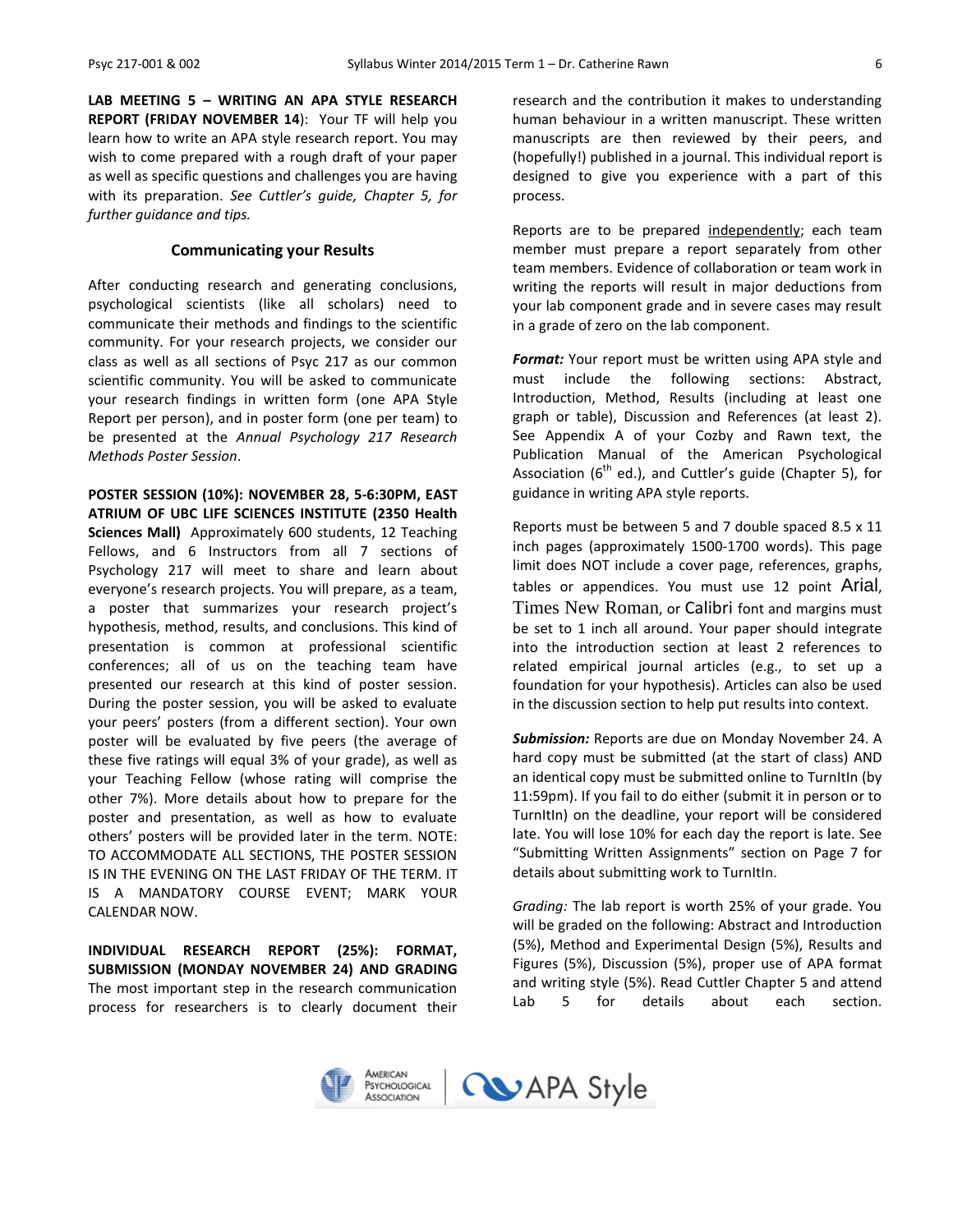### **Tips for Success**

#### **Submitting Written Assignments**

- 1. Submit a **hard copy** at the start of the class period in which it is due, and
- 2. Submit an **electronic copy** on TurnItIn by 11:59pm on the due date. Go to [turnitin.com,](http://turnitin.com/) create an account, enter our course ID (**Section 1: 8228926, Section 2: 8228929**) and password (research), and upload the same assignment, but *without identifying information on it*.

**The hard copy is considered the master copy and is what will be graded; the electronic copy must match it.** The purpose of the online copy is so that we can use TurnItIn to cross-check your paper with an enormous database of websites, past submissions, and published works. To learn more about TurnItIn and UBC's policies about it, see [http://vpacademic.ubc.ca/academic-integrity/turnitin-at](http://vpacademic.ubc.ca/academic-integrity/turnitin-at-ubc/)[ubc/.](http://vpacademic.ubc.ca/academic-integrity/turnitin-at-ubc/)

#### **Learning Tools to Investigate**



We encourage you to take responsibility for your learning and check out what these resources might have to offer you.

**TIME MANAGEMENT** Search online for productivity and project management tools and apps (e.g., [https://trello.com,](https://trello.com/) [https://www.rescuetime.com/,](https://www.rescuetime.com/) [https://todoist.com\)](https://todoist.com/). Give yourself enough time for papers with [http://assignmentcalculator.library.ubc.ca,](http://assignmentcalculator.library.ubc.ca/) and master many other aspects of academic life <http://learningcommons.ubc.ca/student-toolkits/>

**LEARNING COMMONS** is UBC's online hub for study and research support. This interactive website provides you with a wealth of academic resources, from tutoring and workshops to study groups and online technology tools. It also offers plenty of information on a variety of academic topics, and links to nearly all of the academic resources offered at UBC. Make the Learning Commons your first stop for all things academic! [http://learningcommons.ubc.ca](http://learningcommons.ubc.ca/)

**WRITING SKILLS** The UBC Writing Centre offers tutoring [services,](http://cstudies.ubc.ca/writing/resources.html) including an [Online Writer's Workshop](http://www.writingcentre.ubc.ca/workshop/index.html). Also, Purdue University offers an amazing collection of information about writing, including using APA style, at their Online Writing Lab (OWL), available at [http://owl.english.purdue.edu/owl](http://owl.english.purdue.edu/owl/) (APA style specifics at [http://owl.english.purdue.edu/owl/section/2/10/\)](http://owl.english.purdue.edu/owl/section/2/10/).

PHYSICAL OR LEARNING DISABILITIES Our teaching team and UBC generally is committed to equal opportunity in education for all students. If you have a disability that affects your learning in the classroom or your performance on tests or exams, please **contact Access & Diversity** in Brock Hall 1203, 1874 East Mall, Contact: 604.822.5844, [www.students.ubc.ca/access.](http://www.students.ubc.ca/access) If your disability requires extra exam time, meet with Dr. Rawn as soon as possible to discuss accommodation options for the 2-stage exams.

#### **A Note About Reading**

Reading the text outside of class is essential for success in this course. This class will involve some lectures along with demonstrations, exercises, and discussions. Not all the material presented in the readings will be



discussed in class, and vice versa. Thus, both a careful reading of text chapters and consistent class attendance are highly recommended. **My strong suggestion is to read each assigned reading** *before* **we discuss it in class** so that you know what questions you want to ask and are best able to participate.

#### **A Note About Studying**

A recent literature review classified study techniques as having high, moderate, or low utility for remembering and using information (Dunlosky, Rawson, Marsh, Nathan, & Willingham, 2013). If you don't already, consider using some of these research-based strategies to study for this and other courses:

- *Practice tests*, including self- tests
- *Distributed practice* to spread out study over time (rather than cramming)
- *Elaborative interrogation* (explain why a concept is true)
- *Self-explanation* (explain how new information relates to what you already know)
- *Interleaved practice* that mixes around different material (rather than studying all of unit 1, then all of unit 2, sequentially, for example)

This literature review also revealed *low* utility for the following techniques. Researchers suggested *avoiding them* in favour of spending time more effectively on the strategies listed above. Read the article for more tips.

- x Summarizing
- x Highlighting/underlining
- x Keyword mnemonics and mental imagery to link with verbal material
- x Re-reading the text after having read it once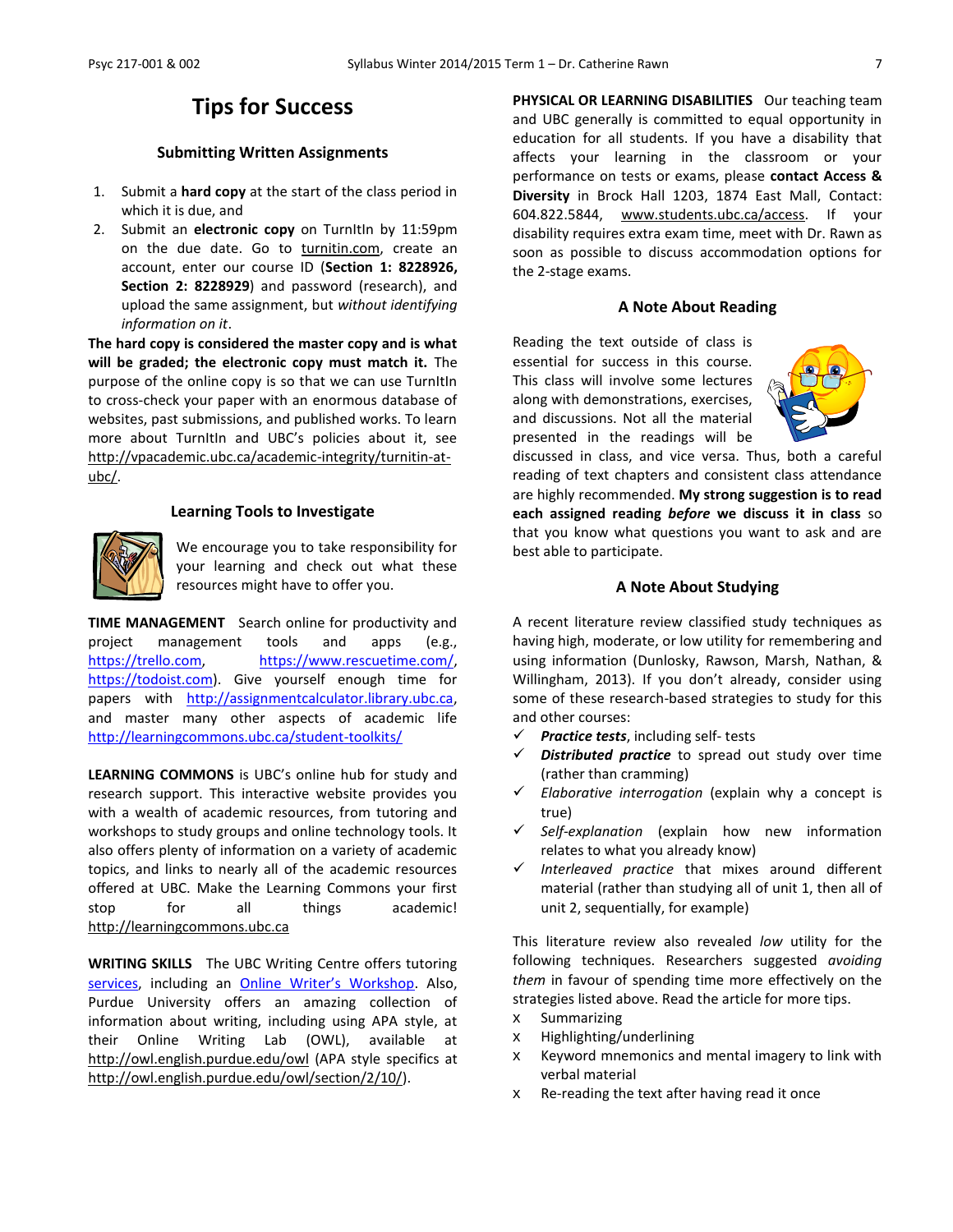#### **Expectations and Policies**

#### **What We Expect From You**

**ATTEND CLASS** Please come to every class, prepared to participate. Bring your i>clicker and spare batteries, a pen and paper (in addition to a laptop, if you choose to bring one; consider Fried, 2008; Sana et al., 2013), and an open mind. *If you miss class,* you are responsible for obtaining notes and announcements. You will not be able to regain participation points for missed classes.

**PARTICIPATE** Success in this class depends on your active participation. Class time is designed to mix lecture-based explanations of course material with demonstrations, pair and small group discussions, large group discussions, writing, i>clicker questions, and feedback (see Michael, 2006 for a review of active learning's effectiveness). We will ask you to do only those activities that we believe will help you learn. Come ready.

**TREAT OTHERS RESPECTFULLY** You are expected to treat all classmates, teammates, instructor, and Teaching Fellows, with respect both in and out of the classroom, face-to-face and in writing (e.g., on email). This includes arriving to class on time and minimizing distractions for other students.

**ACT ETHICALLY** You are responsible for your own learning. Cheating of any kind will **not** be tolerated, including dishonest i>clicker use. See page 10 for more information about plagiarism, exams, and ethical conduct.

**COMPLETE ASSIGNMENTS ON TIME** Late research papers will be accepted up to 7 days late, but 10% per day will be deducted *if either the hard copy or the electronic copy is late*. No assignments will be accepted after 7 days (including weekends). Plan ahead to avoid penalties. (Because of the flexible deadline for the Communication Assignment, none will be accepted after the start time of the final exam, or December 5, whichever is first.)

**WRITE ALL QUIZZES AND THE FINAL EXAM** If you must miss a test due to an extenuating circumstance like *severe* illness, you must submit the **Request For a Make-Up Exam Form**, available on Connect, plus appropriate documentation to Dr. Rawn. Unless it is an emergency, this form must be submitted at least 7 days before the date of the exam, at which point an alternative individual exam will be arranged. In case of emergency, the form must be submitted within 3 days of missing the exam (or as soon as is physically possible). If you miss the deadline, or fail to follow through on rescheduling the midterm during the term, you will receive a zero.

**BE PRESENT AT LABS 1, 2, 3, AND THE POSTER SESSION** If you are unable to attend any of those meetings, you must submit the **Request For Excused Absence Form**, available on Connect, to Dr. Rawn. This form must be submitted at least 10 days before the date of the event. In case of emergency, the form must be submitted within 3 days of missing the event (or as soon as is physically possible). If your documentation is approved for missing Lab, you will still be responsible for communicating with and contributing to your team but you will not lose points for missing lab. If your documentation is approved for missing the poster session, your grade will be re-weighted such that the poster session will count for 0% (instead of 10%) and your APA style paper will count for 35% (instead of 25%).



**SHARE CONSTRUCTIVE FEEDBACK** We invite you to share your thoughts and suggestions with us, particularly about things we are able to change, and to be open to **working together to make this course a positive experience for all of us.**

**RESPONSIBLY USE ELECTRONICS IN THE CLASSROOM** *Policy to be determined collaboratively during the first week of class.*

#### **What You Can Expect From Us**

**BE AVAILABLE** We are here to help you and your classmates in your choice to succeed. Visiting us in person is typically more effective than email for clearing up questions. If our office hours absolutely cannot work for you, respectfully email us a few time and day options to make an appointment.

**POST SOME MATERIALS ONLINE** PowerPoint slides and handouts will be available *after* class on our course Connect site. Learning Objectives will be available there before class. Slides cannot be posted before class because they will undermine clicker questions. Moreover, data shows that having notes in advance rather than after class does not influence performance (Babb & Ross, 2009).

**CONSIDER RE-GRADE REQUESTS** If you feel very strongly that a question on any exam or your paper was graded unfairly, you may submit the appropriate **Re-Grade Request Form** available on Connect. To qualify, you must submit the form to me (Dr. Rawn) within 2 weeks of the date grades were posted on Connect. I will consider your request carefully and will respond via email within approximately one week of receiving it. Re-grading may result in an increase or decrease. That re-grade is final.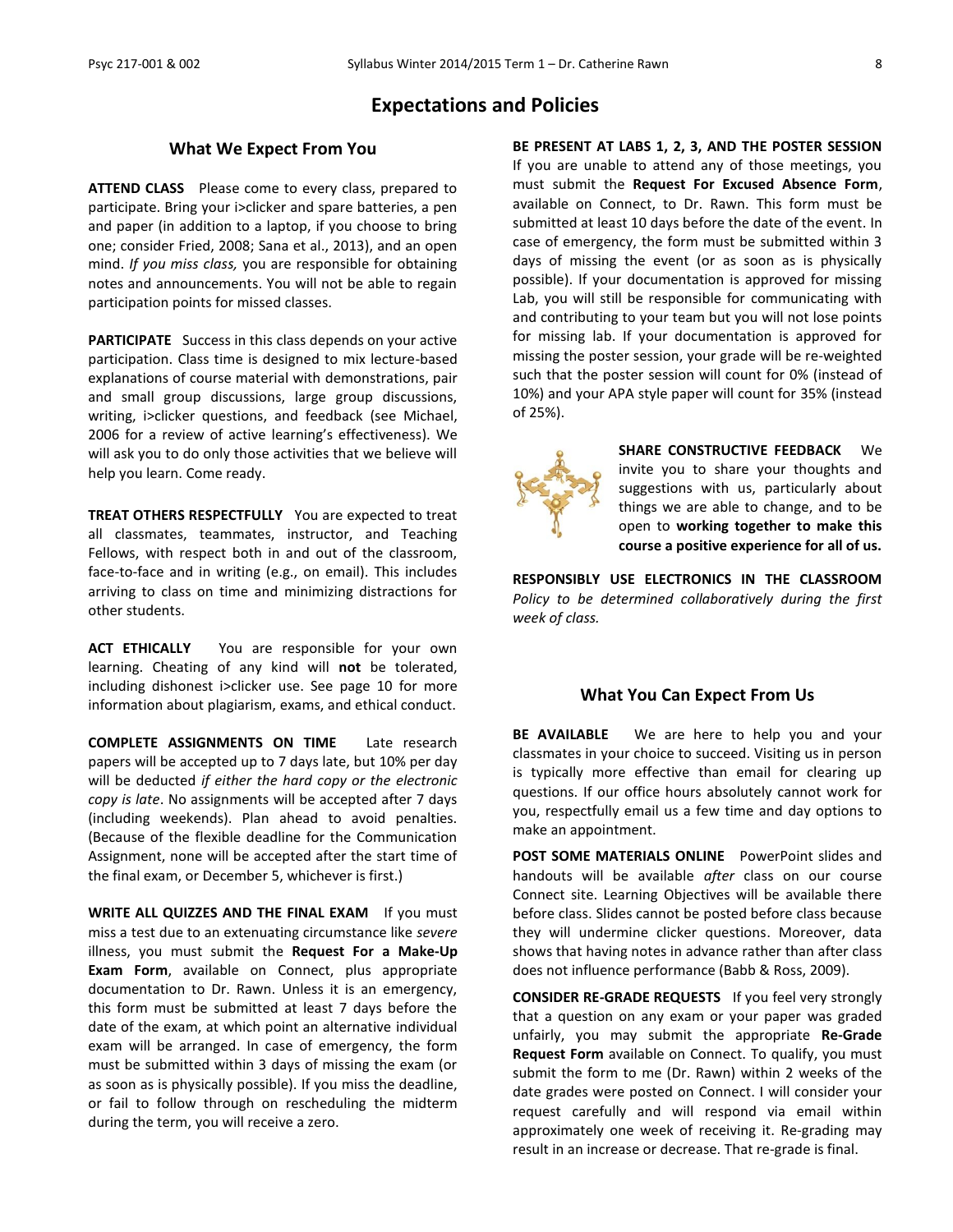**TAKE PHOTOGRAPHS** To help document active learning, we will take some photographs throughout the term. Please see me within the first two weeks if you have serious concerns about this.

**ARRANGE FOR AND PROVIDE FEEDBACK** Your peers will be an important source of feedback throughout this course. In addition, we will attempt to provide you with feedback on learning appraisals as promptly and as with as much detail as possible, given the size of our class. See us for additional feedback in person.

**ACT RESPECTFULLY & ETHICALLY** At all times, we aim to treat each of you with respect, and to make all course decisions with the highest ethical standards in mind. If you feel you are being treated unfairly or disrespected by us or a classmate, we invite you to talk to us so we can sort out the issue together. To be clear: such a discussion would not impact your grade.

### **Psychology Department Grading Policies**

*To meet department policy, the typical student demonstrating adequate performance on learning appraisals will earn around 67-71% in this course. Read on for details provided by the department.*

In order to reduce grade inflation and maintain equity across multiple course sections, all psychology courses are required to comply with departmental norms regarding grade distributions. According to departmental norms, the mean grade in a 300-level class is 70 for a good class, 68 for an average class, and 66 for a weak class, with a standard deviation of 13). The corresponding figures for 100- and 200-level Psychology courses are 67, 65, and 63, with a standard deviation of 14. *Psyc 217 is the one exception to this. Our mean may slightly exceed this value (up to 71%, same standard deviation).* **Scaling** may be used in order to comply with these norms; grades may be scaled up or down as necessary by the professor or department. Grades are not official until they appear on a student's academic record. You will receive both a percent and a letter grade for this course. At UBC, they convert according to the following key:

| A+        | 90-100% | C+   | 64-67%    |
|-----------|---------|------|-----------|
| А         | 85-89%  | C    | 60-63%    |
| А-        | 80-84%  | $C-$ | 55-59%    |
| B+        | 76-79%  | D    | 50-54%    |
| B         | 72-75%  |      | $0 - 49%$ |
| <b>B-</b> | 68-71%  |      |           |

### **Faculty of Arts Guidelines for Grading Criteria**

You are earning a degree at a highly reputable postsecondary institution. Therefore, criteria for success are high. The Faculty of Arts offers the following guidelines (also available on [this](http://legacy.arts.ubc.ca/faculty-amp-staff/resources/courses-and-grading/grading-guidelines.html) website) that broadly characterize the kind of work that is generally associated with the main grade ranges. These characteristics help to put the Psychology Department Grading Policies into context. Note that adequate performance is in the C range, which is the typical class average.

**A RANGE:** *EXCEPTIONAL PERFORMANCE.* Strong evidence of original thinking; good organization in written work; capacity to analyze (i.e., break ideas down) and to synthesize (i.e., bring different ideas together in a coherent way); superior grasp of subject matter with sound critical evaluations; evidence of extensive knowledge base.

**B RANGE:** *COMPETENT PERFORMANCE.* Evidence of grasp of subject matter; some evidence of critical capacity and analytic ability; reasonable understanding of relevant issues; evidence of familiarity with the literature.

**D-C RANGE:** *ADEQUATE PERFORMANCE*. Understanding of the subject matter; ability to develop solutions to simple problems in the material; acceptable but uninspired work; not seriously faulty but lacking style and vigour.

**F RANGE:** *INADEQUATE PERFORMANCE.* Little or no evidence of understanding of the subject matter; weakness in critical and analytical skills; limited or irrelevant use of the literature.

Consider these characteristics when making choices about the quality of work you submit in all learning appraisals, in this and any other course.

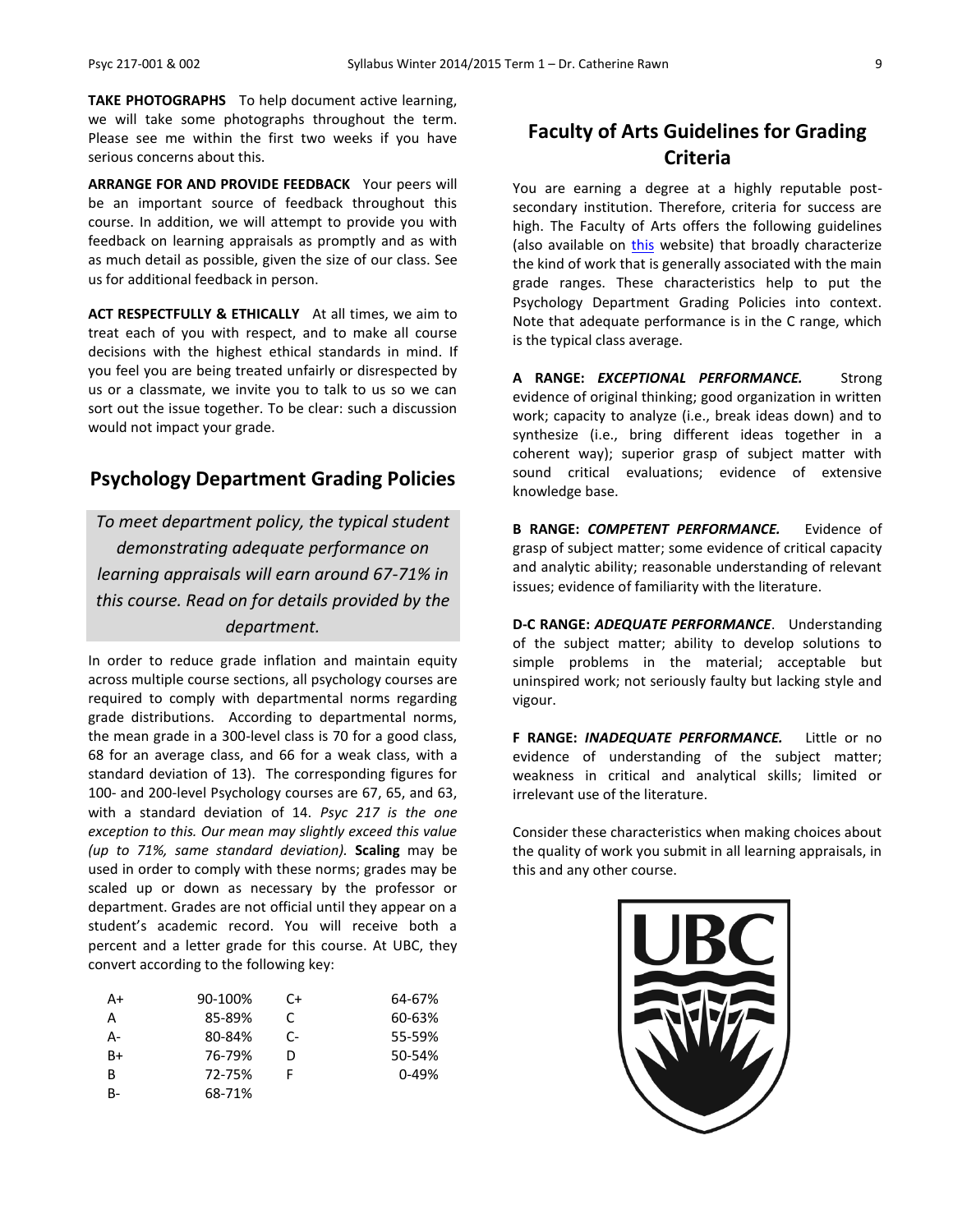## **Ethical Conduct: Practices and Policies Don't Cheat. Don't Plagiarize. It's Not Worth It. Read on for Key Definitions, Consequences, and How to Act Ethically**

The consequences for unethical conduct are more severe than you may think: you may fail the assignment or test, you may fail the course, you may be expelled from University, and unable to attend any other postsecondary institution in the future. Think about the longterm implications of that outcome in your life.

### **Psychology Department's Official Statement on Academic Misconduct**

Cheating, plagiarism, and other forms of academic misconduct are very serious concerns of the University, and the Department of Psychology has taken steps to alleviate them. In the first place, the Department has implemented software that can reliably detect cheating on multiple-choice exams by analyzing the patterns of students' responses. In addition, the Department subscribes to *TurnItIn* — a service designed to detect and deter plagiarism. All materials (term papers, lab reports, etc.) that students submit for grading will be compared to over 5 billion pages of content located on the Internet or in TurnItIn's own proprietary databases. The results of these comparisons are compiled into customized "Originality Reports" containing several, sensitive measures of originality that flag instances of plagiarism; instructors receive copies of these reports for every student in their classes.

During exams, the instructor and invigilators reserve the right to move students in their seating arrangement with no explanation provided.

In all cases of suspected academic misconduct, the parties involved will be pursued to the fullest extent dictated by the guidelines of the University. Strong evidence of cheating or plagiarism may result in a zero credit for the work in question. According to the University Act (section 61), the President of UBC has the right to impose harsher penalties including (but not limited to) a failing grade for the course, suspension from the University, cancellation of scholarships, or a notation added to a student's transcript. For details on pertinent University policies and procedures, please see Chapter 5 in the UBC Calendar [\(http://students.ubc.ca/calendar\)](http://students.ubc.ca/calendar).

#### **Why is Academic Misconduct Treated So Harshly?**

Some people don't feel like cheating on a test or taking a sentence or two from someone else's paper without citing it is a big deal. Here's a bit of insight into why we care so

much. In the academic community—a community of which you are now a part—**we deal in ideas**. That's our currency, our way of advancing knowledge. By representing others' ideas in an honest way, we are (1) respecting the rules of this academic community, and (2) showcasing how our own novel ideas are distinct from but relate to their ideas. APA style gives us a formal way to indicate where our ideas end and where others' begin. **Welcome to the academic community. You are expected to act honestly and ethically, just like the rest of us.**

### **Participating in the Academic Community Ethically**

What can you do to ensure you are acting ethically? First, recognize that all graded work in this course, unless otherwise specified, is to be **original work done independently by individuals. Groupwork is to be original work created collaboratively by the group.**

**VISIT LEARNING COMMONS' GUIDE TO ACADEMIC INTEGRITY** UBC offers an online guide to preventing unintentional plagiarism and organizing your writing. Visit [http://learningcommons.ubc.ca/resource](http://learningcommons.ubc.ca/resource-guides/avoiding-plagiarism/)[guides/avoiding-plagiarism/](http://learningcommons.ubc.ca/resource-guides/avoiding-plagiarism/)

**USE THE LIBRARY'S RESOURCES**, including any of the indexes and databases listed under Indexes and Databases, Subject Resources, OneSearch or Metasearch on the Library's website at [http://www.library.ubc.ca.](http://www.library.ubc.ca/) (Not sure which index to use? Click HELP on the library homepage at www.library.ubc.ca or try Subject Resources.) When instructed to do so, you may use search engines (e.g., Google, Bing) or GoogleScholar to find articles for assignments in this course.

**BE CAREFUL AND CRITICAL OF WHAT YOU READ AND CHOOSE TO CITE.** Reference all material using APA style; if you cannot find a proper reference, question whether that source is appropriate to use. **Do not** copy and paste text from other sources, even in a draft, as you might unintentionally misrepresent those words as your own in a later draft (which would still qualify as plagiarism).

*If you ever have any questions about what sources to use or how to cite them, please see your Instructor or Teaching Fellow before handing in your assignment.*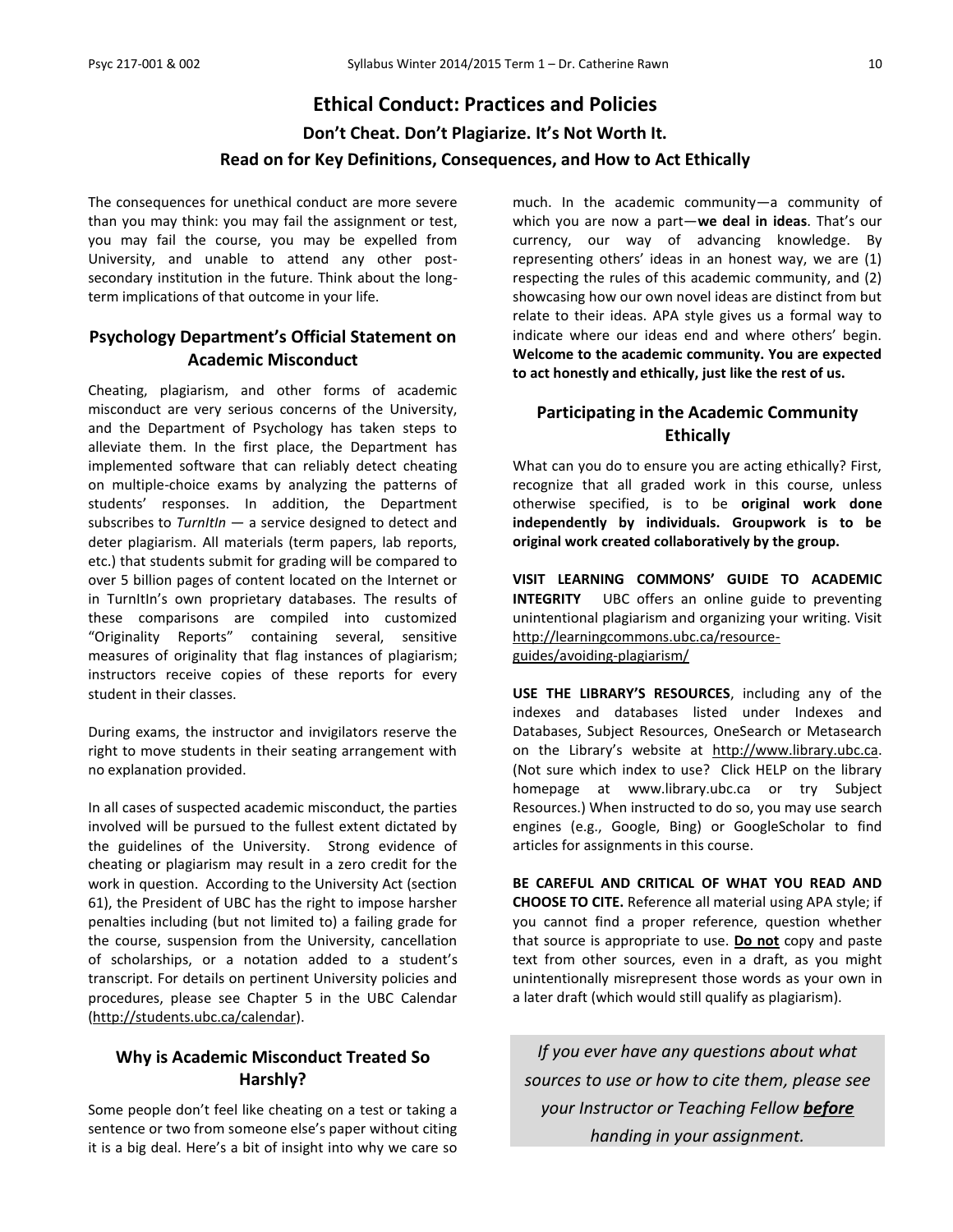### **Supplemental Reading List**

- Bartlett, T. (2013, January 30). Power of suggestion. *The Chronicle of Higher Education.* Retrieved from http://chronicle.com/article/Power-of-Suggestion/136907/
- Ledgerwood, A. (2014). Introduction to the special section on advancing our methods and practices. *Perspectives on Psychological Science, 9,* 275-277. doi: 10.1177/1745691614529448
- Madigan, R., Johnson, S., & Linton, P. (1995). The language of psychology: APA style as epistemology. *American Psychologist, 50*, 428-436. doi: 10.1037/0003- 066X.50.6.428
- Pashler, H., & Wagenmakers, E.-J. (2012). Editors' introduction to the special section on replicability in psychological science: A crisis of confidence? *Perspectives on Psychological Science*, 7*,* 528-530. doi:10.1177/1745691612465253
- Neuroskeptic. (2012). The nine circles of scientific hell. *Perspectives on Psychological Science. 7*, 643-644. doi:10.1177/1745691612459519
- Nosek, B. A., Spies, J. R., & Motyl, M. (2012). Scientific utopia: II. Restructuring incentives and practices to promote truth over publishability. *Perspectives on Psychological Science, 7*, 615-631. doi:10.1177/1745691612459058

### **References**

Throughout this syllabus I have cited many journal articles. Below is my complete reference list. I included them here for two reasons: (1) to model responsible, APA style citation and referencing practices we will be using in this course, and (2) to show you some of the many ways I use research to guide the decisions I make in my teaching practice and course design. To be clear, these are *not* required reading, but you may find some of them interesting (e.g., Dunlosky et al., 2013).

- American Psychological Association. (2013). *APA guidelines for the undergraduate psychology major 2.0.* Washington, DC: Author. Retrieved from http://www.apa.org/ed/precollege/about/psymajorguidelines.pdf
- Babb, K. A., & Ross, C. (2009). The timing of online lecture slide availability and its effect on attendance, participation, and exam performance. *Computers & Education, 52*, 868-881. doi: 10.1016/j.compedu.2008.12.009
- Brickell, J. L., Porter, D. B., Reynolds, M. F., & Cosgrove, R. D. (1994). Assigning students to groups for engineering design projects: A comparison of five methods. *Journal of Engineering Education, 83,* 259-262. doi: 10.1002/j.2168-9830.1994.tb01113.x
- Ceynar Rosell, M., Beck, D. M., Luther, K. E., Goedert, K. M., Shore, W. L., & Anderson, D. D. (2006). The pedagogical value of experimental participation paired with course content. *Teaching of Psychology, 32*, 95-99. doi: 10.1207/s15328023top3202\_3
- Dunlosky, J., Rawson, K. A., Marsh, E. J., Nathan, M. J., & Willingham, D. T. (2013). Improving students' learning with effective learning techniques: Promising directions from cognitive and educational psychology. *Psychological Science in the Public Interest, 14*, 4-58. doi: 10.1177/1529100612453266
- Fink, L. D. (2003). *Creating significant learning experiences: An integrated approach to designing college courses*. San Francisco, CA: Jossey-Bass.
- Fried, C. B. (2008). In-class laptop use and its effects on student learning. *Computers & Education, 50*, 906-914. doi: 10.1016/j.compedu.2006.09.006
- Gilley, B. H., & Clarkston, B. (2014). Collaborative testing: Evidence of learning in a controlled in-class study of undergraduate students. *Journal of College Science Teaching, 43*, 83-91.
- Kliegal, R., & Bates, D. (2011). International collaboration in psychology is on the rise. *Scientometrics, 87*, 149-158. doi: 10.1007/s11192-010-0299-0
- Madigan, R., Johnson, S., & Linton, P. (1995). The language of psychology: APA style as epistemology. *American Psychologist, 50*, 428-436. doi: 10.1037/0003- 066X.50.6.428
- Michael, J. (2006). Where's the evidence that active learning works? *Advances in Physiology Education, 30*, 159-167. doi: 10.1152/advan.00053.2006
- Roediger, H. L., III, & Karpicke, J. D. (2006). Test-enhanced learning: Taking memory tests improves long-term retention. *Psychological Science, 17*, 249-255. doi: 10.1111/j.1467-9280.2006.01693.x
- Sana, F., Weston, T., & Cepeda, N. J. (2013). Laptop multitasking hinders classroom learning for both users and nearby peers. *Computers & Education, 62*, 24-31. doi: 10.1016/j.compedu.2012.10.003

### **Acknowledgements and Copyright**

The original design of this course and syllabus were critically informed by insights from a similar course designed by Dr. A. Carle (U. North Florida), whose peer-reviewed syllabus is available from the *Society for the Teaching of Psychology's Office of Teaching Resources in Psychology* website, as well as syllabi from Dr. A. Perrino (UBC) and Dr. C. Cuttler (UBC). Annual revisions to this course and syllabus have been influenced by feedback from students in all my Psyc 217 Sections since Fall 2008, my Teaching Fellows and fellow instructors of Psyc 217, American Psychological Association (2007/2013) and Fink (2003).

### <u>(෬ ඁ෧෧</u>

*Psyc 217 Sections 001 and 002 Research Methods in Psychology Course Syllabus 2014* by *Catherine Rawn* is licensed under the Creative Commons Attribution-NonCommercial-ShareAlike 4.0 International License. To view a copy of this license, visit [http://creativecommons.org/licenses/by-nc-sa/4.0/.](http://creativecommons.org/licenses/by-nc-sa/4.0/) Recommended APA-style citation:

Rawn, C. D. (2014). *Psyc 217 Sections 001 and 002 Research Methods in Psychology Course Syllabus*. University of British Columbia, Vancouver Canada*.* Retrieved from http://blogs.ubc.ca/catherinerawn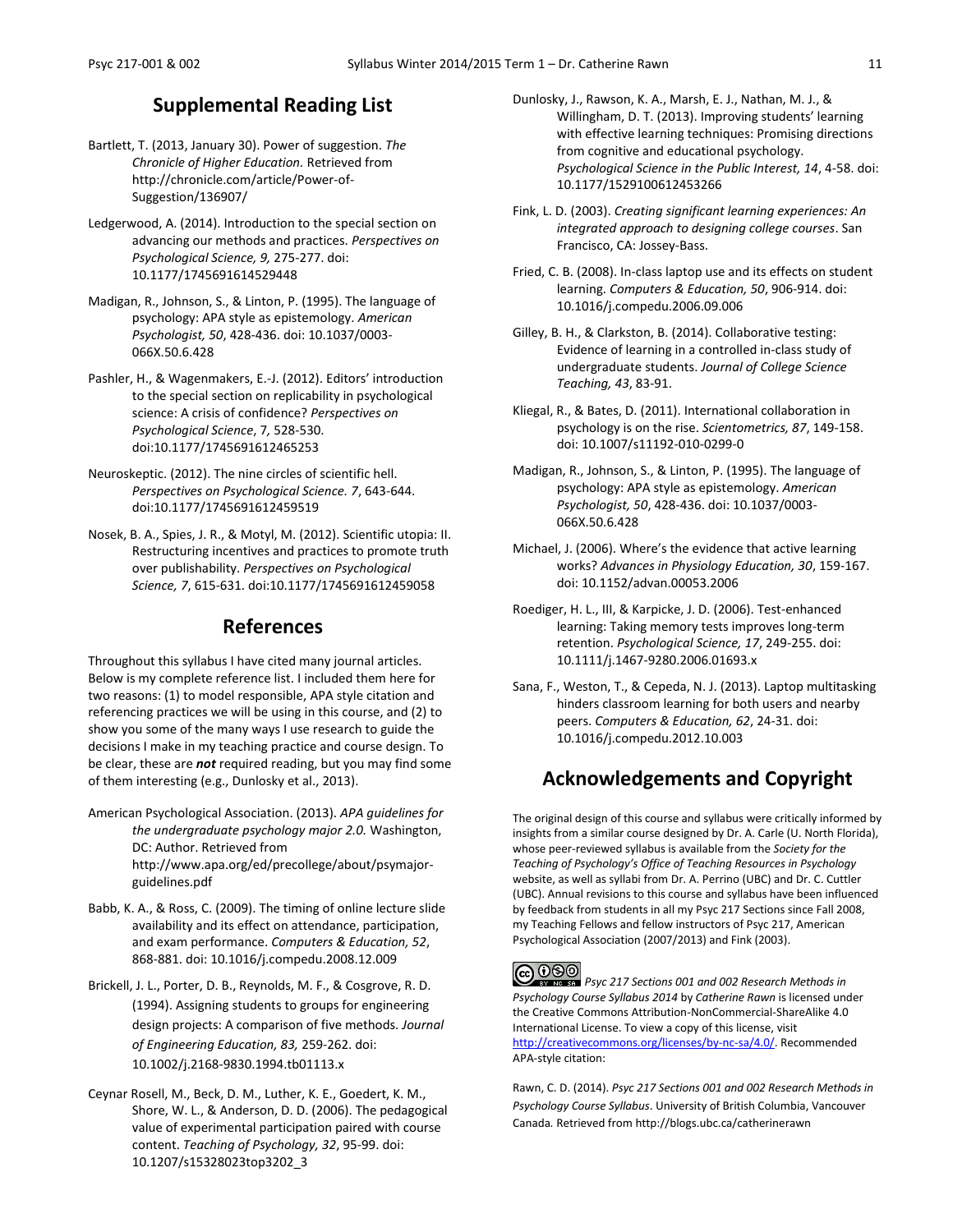### **Our Class Schedule**

The schedule may be modified during the semester. Any changes will be announced in class and posted on Connect. Students are responsible for being aware of these changes, whether or not they attended the class in which any changes were announced.

| Wk | <b>Date</b>     | <b>Topics</b>                                     | <b>Readings</b>                                                                                    | <b>Labs and Learning Appraisals</b>                                                       |
|----|-----------------|---------------------------------------------------|----------------------------------------------------------------------------------------------------|-------------------------------------------------------------------------------------------|
|    | W Sept 3        | <b>Welcome! Course Overview</b>                   | Syllabus                                                                                           | Register your i>clicker                                                                   |
| 1  | F Sept 5        | <b>Science Basics</b>                             | Cozby & Rawn Ch 1<br>(Optional: Stanovich Ch 1)                                                    |                                                                                           |
|    | M Sept 8        | Hypotheses, Falsifiability                        | Cozby & Rawn Ch 2<br>(Optional: Stanovich Ch 2)                                                    |                                                                                           |
| 2  | W Sept 10       | Falsifiability, continued                         |                                                                                                    |                                                                                           |
|    |                 | Operationism, Variables and                       | Cozby & Rawn Ch 4                                                                                  |                                                                                           |
|    | F Sept 12       | the Experimental Method                           | (Optional: Stanovich Ch 3)                                                                         |                                                                                           |
| 3  | M Sept 15       | Correlational and<br>experimental design basics   | (Optional: Stanovich Ch 5)                                                                         |                                                                                           |
|    | W Sept 17       | Experimental Design,<br>continued                 | Cozby & Rawn Ch 8 (p. 155-162 only)<br>(Optional: Stanovich Ch 6)                                  | Team creation survey                                                                      |
|    | F Sept 19       | <b>Practical Considerations</b>                   | Cozby & Rawn Ch 9                                                                                  |                                                                                           |
|    | M Sept 22       | Experimental Design,<br>continued (not on Quiz 1) | Cozby & Rawn Ch 8 (p. 163-168 only)                                                                |                                                                                           |
| 4  | W Sept 24       |                                                   |                                                                                                    | Two-stage Quiz 1                                                                          |
|    | F Sept 26       |                                                   | To prepare for lab, read Cuttler Ch 1                                                              | Lab #1: Research Design                                                                   |
|    | M Sept 29       | Questionnaire Design                              | Cozby & Rawn Ch 7 (p. 130-138 only)                                                                |                                                                                           |
| 5  | W Oct 1         | <b>Measurement Concepts</b>                       | Cozby & Rawn Ch 5                                                                                  |                                                                                           |
|    | F Oct 3         | Measurement Concepts,<br>continued                |                                                                                                    |                                                                                           |
| 6  | M Oct 6         | <b>Ethics of Research</b>                         | Cozby & Rawn Ch 3                                                                                  |                                                                                           |
|    | W Oct 8         | Ethics of Research, continued                     |                                                                                                    | Recommended due date:<br><b>Communicating Psychological</b><br><b>Research Assignment</b> |
|    | <b>F Oct 10</b> |                                                   | To prepare for lab, read Cuttler Ch 2                                                              | Lab #2: Proposal<br><b>Presentation</b><br><b>TCPS Certificate due</b>                    |
|    | M Oct 13        | 2013 Thanksgiving Day (UBC closed)                |                                                                                                    |                                                                                           |
| 7  | W Oct 15        | <b>Ethics and Values in</b><br>Psychology         | Articles available as links in Connect<br>Neuroskeptic (2012)<br>Madigan, Johnson, & Linton (1995) | iPeer peer- and self-<br>evaluation due                                                   |
|    | F Oct 17        |                                                   |                                                                                                    | Two-stage Quiz 2                                                                          |
|    | M Oct 20        | Quasi-Experiments                                 | Cozby & Rawn Ch 11                                                                                 |                                                                                           |
|    | W Oct 22        | Quasi-Experiments                                 |                                                                                                    |                                                                                           |
| 8  | F Oct 24        | <b>Complex Designs</b>                            | Cozby & Rawn Ch 10<br>(Optional: Stanovich Ch 9)                                                   |                                                                                           |
|    | M Oct 27        | Complex Designs, continued                        |                                                                                                    |                                                                                           |
| 9  | W Oct 29        | Describing Data                                   | Cozby & Rawn Ch 12 (up to p. 250)                                                                  |                                                                                           |
|    | F Oct 31        |                                                   | To prepare for lab, read Cuttler Ch 3                                                              | Lab #3: Data Collection                                                                   |
| 10 | M Nov 3         | Describing Data, continued                        | (Optional: Cozby & Rawn p. 250-254)                                                                | Optional bonus data collection<br>event 5-6:30 in Swing 222 (all<br>sections invited)     |
|    | W Nov 5         |                                                   |                                                                                                    | Two-stage Quiz 3                                                                          |
|    | F Nov 7         |                                                   | To prepare for lab, read Cuttler Ch 4                                                              | Lab #4: Data Summary                                                                      |
| 11 | M Nov 10        | Probabilistic Reasoning &<br>Chance               | Stanovich Ch 10, 11                                                                                |                                                                                           |
|    | W Nov 12        | <b>Inferential Statistics</b>                     | Cozby & Rawn Ch 13                                                                                 |                                                                                           |
|    | F Nov 14        |                                                   | To prepare for lab, read Cuttler Ch 5                                                              | Lab #5: Writing an APA Style<br>Report                                                    |